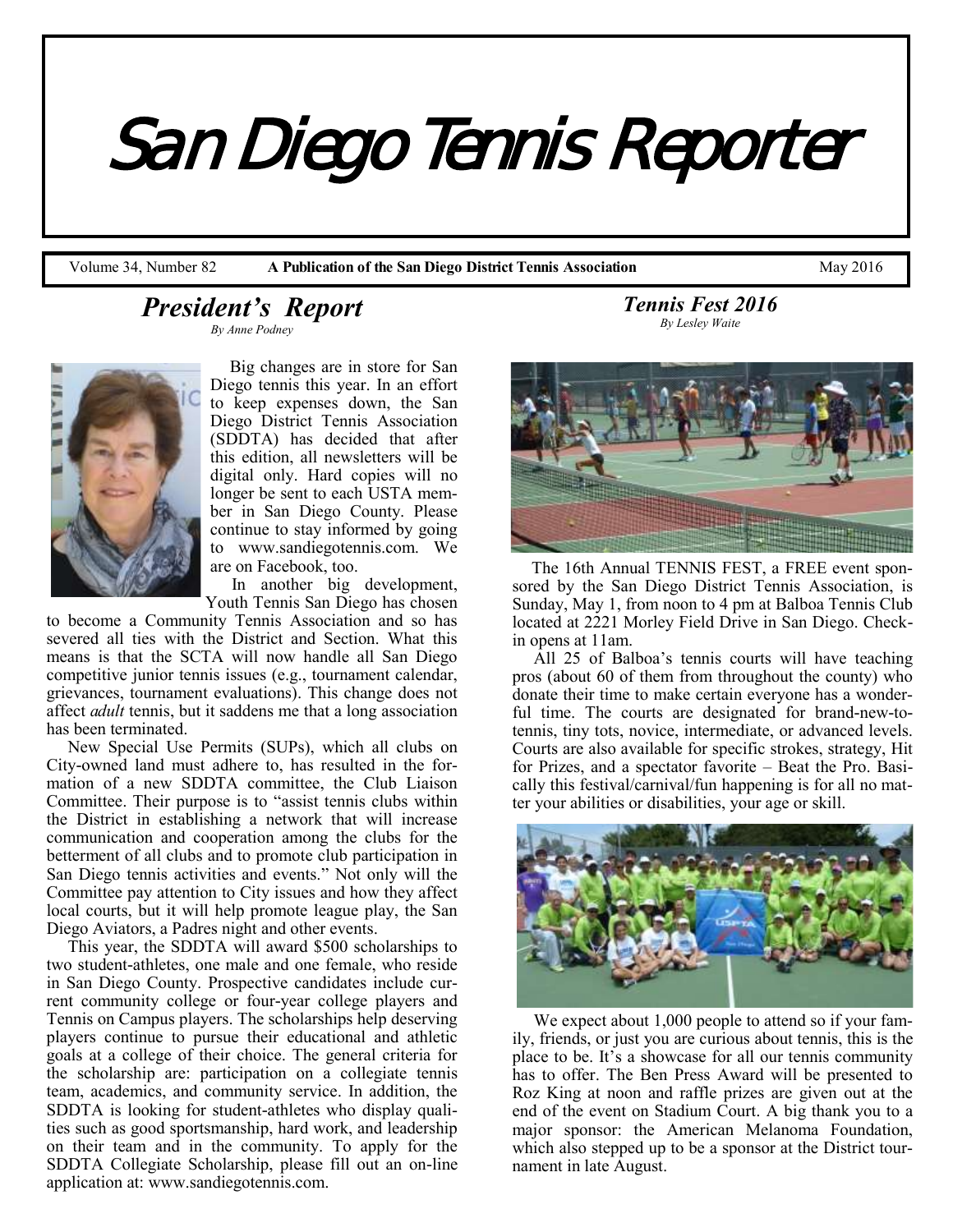### *The Pro's Corner By Ben Press*



 A native of Australia, Bryce Cunningham, Director of Tennis at Omni La Costa Resort & Spa, brings stellar international experience as a player, coach, and in tennis management.

 Bryce's love for tennis started early in his youth. As a junior, he trained at both the Chris Evert and Bollettieri Academies, and went on to play internationally on the ITF circuit. Following his days as a tour player, Bryce earned his USPTA certification and certification as a personal trainer. While still in Australia, he served as Head Tennis Professional at Tiebreak Tennis

Bryce Cunningham

Academy, directing the adult and junior programs as well as summer camps.

 In 2008, Bryce joined the team at Cliff Drysdale Tennis, and quickly moved up the ranks to Program Director and Camp Director at the award-winning tennis center at The Ritz-Carlton Key Biscayne, Miami, before taking over Florida's Bluewater Bay Tennis Center as Director of Tennis. USPTA P1 certified, Bryce was named 2013 USP-TA Pro of the Year for North West Florida. Under his leadership, the facility was voted "Best Tennis Center" in NW Florida by Emerald Coast Magazine. Passionate about growing the game of tennis, Bryce spearheaded a local movement to grow the game via his afterschool programs, seasonal tennis camps and weekly junior round robins. Together with other local coaches, he also organized NW Florida's first local tournament training series for juniors.

Here's one of Bryce's favorite tennis tips:

### *Learning to Attack the Net Player in Doubles*

 Learning to attack the opposing net player is an extremely useful tool that a lot of recreational players lack. We are told all to often to keep the ball away from the net player at all costs. TO ATTACK THE OPPOSING NET PLAYER (AND ON APPROACH SHOTS) KEEP THE BALL LOW AND USE MEDIUM-PACE ANGLE SHOTS. If you hit a shot at/near the net player and it's low, they'll have to hit up, which means you'll be able to move into net and be more aggressive. And when you hit angle shots, this pulls the opposing teams out of position and opens up the middle of the court and buys you time to approach and close on the net. Recognize the short balls and opportunities and move into net whenever possible, where most points in doubles are won! Remember the closer you get to the net the easier it is to put away the volley.

### *USTA League Tennis By Lesley Waite*

 The USTA Adult 18 & Over and Adult 40 & Over Leagues began in mid-April. Last year the USTA 18 & Over women's 3.0 team from Coronado Tennis Association were USTA National finalists and their 2.5 women's team competed at the nationals. La Jolla Tennis Club's USTA 40 & Over 4.0 women took USTA National third place trophies. While going all the way to the USTA Nationals is a huge competitive accomplishment, thousands of USTA League players here enjoy the fun, camaraderie, and tennis matches they play during the local season.

### **USTA ADULT 55 & OVER, 65 & OVER and USTA MIXED 40 & OVER**

 The Captains' Meeting for the USTA Adult 55 & Over, 65 & Over, and Mixed 40 & Over Leagues is Tuesday, May 3 at 1 PM at San Dieguito Tennis Club in Encinitas. Season for the three leagues is July and August.

 Format is 3 doubles at NTRP *combo* levels 6.0, 7.0, 8.0, and 9.0. *Combo* means the sum of the partners' ratings cannot exceed the level of competition and the NTRP difference between partners cannot be greater than one point.

 The USTA 55 & Over League is for men's or women's doubles players born in 1961 or earlier. Women compete on weekday mornings at 9 AM. 6.0 – Monday; 7.0 - Tuesday; 9.0 - Wednesday; 8.0 - Thursday. Men play Sunday mornings – all matches are scheduled at 9 AM.

 USTA 65 & Over League for players born in 1951 plays on Friday mornings for the women's teams and Saturday mornings for the men.

 The USTA Mixed 40 & Over League for players born in 1976 or earlier play Saturday afternoons – 7.0 and 9.0 at 12:30; 6.0, 8.0, and 10.0 at 2:30.

 DEADINE for team registration for all three leagues is June 10 before 8:59 PM (minimum 6 players; maximum 12). Captains call 858-755-810 for team registration number.

### **USTA FLEX LEAGUE**

 Online registration for the San Diego Summer Singles USTA FLEX League which is more like a ladder is open for men's and women's flights until May 26 before 8:59 PM. Select your NTRP skill level, Choose San Diego or SD North County area. If not enough players in an area they will be combined. You needn't be a USTA member to participate, although USTA Members save \$10. Expect a suggested schedule of 5-8 matches. Scores are NOT entered into the NTRP data base so scores will not impact a USTA League player's rating. Improve your skills, play your matches at mutually agreeable dates and times, and meet new players.

 Register online at USTAFLEX.com or at our local website.www.sandiegotennis.com.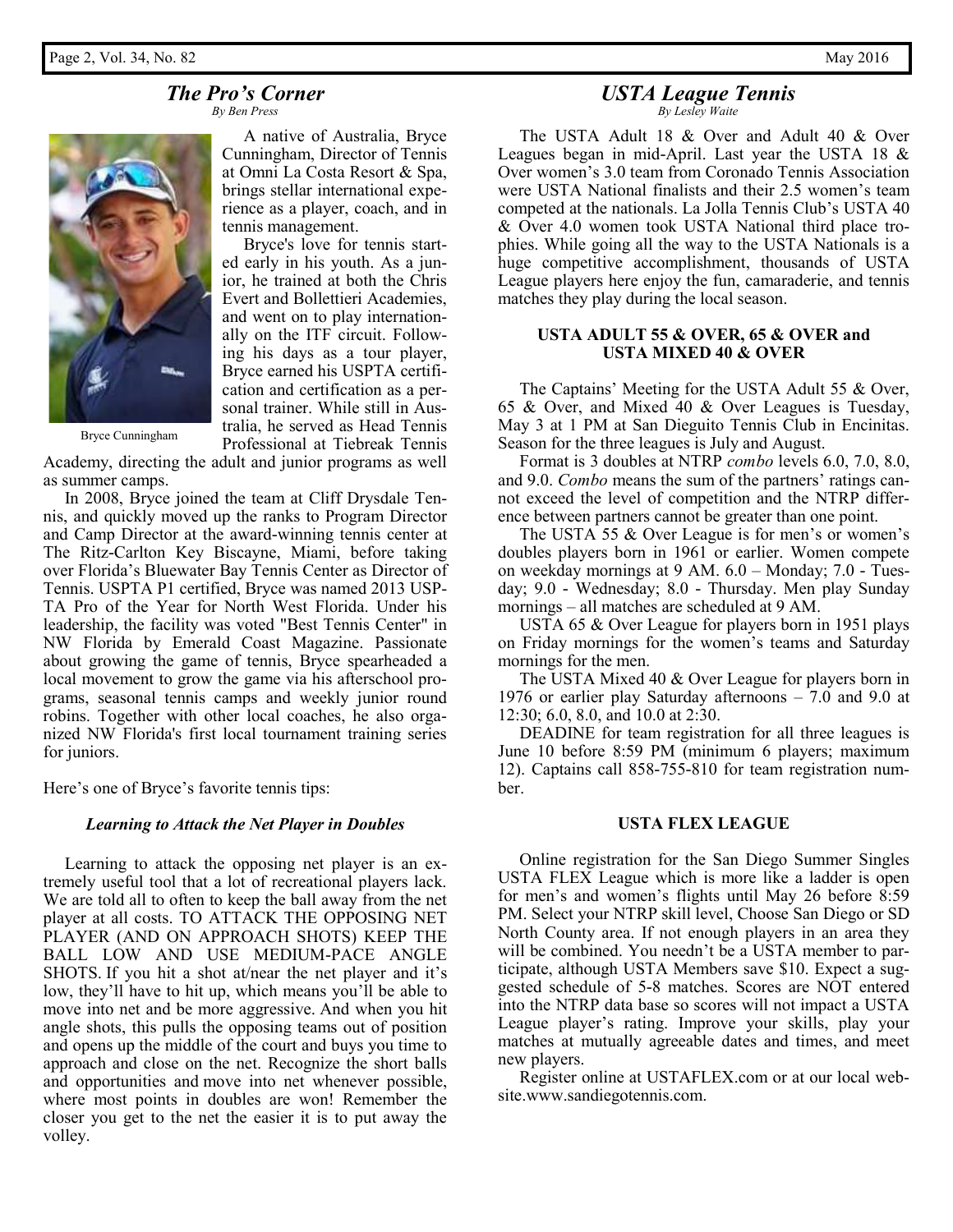# *SDDTA Offers Full Slate of Military Outreach Programs*

*By Steve Kappes*



When most people think of tennis court surfaces, concrete, clay, and grass come to mind. But with today's variety of tennis balls (foam, red, orange, green and traditional yellow), tennis can be played on just about any surface – even Astroturf! So on March 19th, District's Military Outreach leaders Steve Kappes, Geoff Griffin, and Josh Jorgensen set up 10 minicourts on the football field at the 32<sup>nd</sup> Street Naval Station and facilitated a family-friendly Tennis Play Day for thousands of military families who came to enjoy the Navy's annual "Spring Fling". This is the fourth time the District has participated in this event. Along with a massive egg hunt, a fun run, carnival rides, puppet shows and more, the tennis balls flew back and forth as kids and their parents discovered the joy and ease of playing tennis with the modified equipment and balls. Everyone was surprised to learn of this new approach to making tennis so easy and fun for beginners of all ages, and many took home information on other tennis play dates and summer programs across San Diego County for adults and kids alike.

 Future military outreach events include the ongoing free weekly Wounded Warrior tennis clinics for disabled service members and veterans every Tuesday at Balboa Tennis Club, and the 5<sup>th</sup> Annual National Wounded Warrior Tennis Camp that will take place there from May 15-21, 2016. Over 50 wounded, ill, and injured service members and veterans from over 20 states are expected to participate in 16 hours of tennis instruction and friendly competitions designed to introduce them to the game and help with their rehabilitation and community re-integration. Evening social events will provide additional opportunities for socializing and camaraderie. Fundraising is in progress to cover all the participants' costs – airfare, lodging, meals, tennis equipment and more. We are grateful to the local businesses, veteran and community support organizations, tennis clubs, and individuals who are providing financial and in-kind contributions. If you would like to help support this nationally recognized program, please contact Steve Kappes, stevekappes@hotmail.com. More information is available at www.sdwoundedwarriortennis.org. The program is not affiliated with the Wounded Warrior Project organization.

 **Our men's and women's tournament results pages could not be included in this issue. For local tournament results or to enter a tournament visit the San Diego District Tennis Association website: www.sandiegotennnis.com, click on the Tournament Info tab at the top, click the Adult Schedule, and choose a tournament.**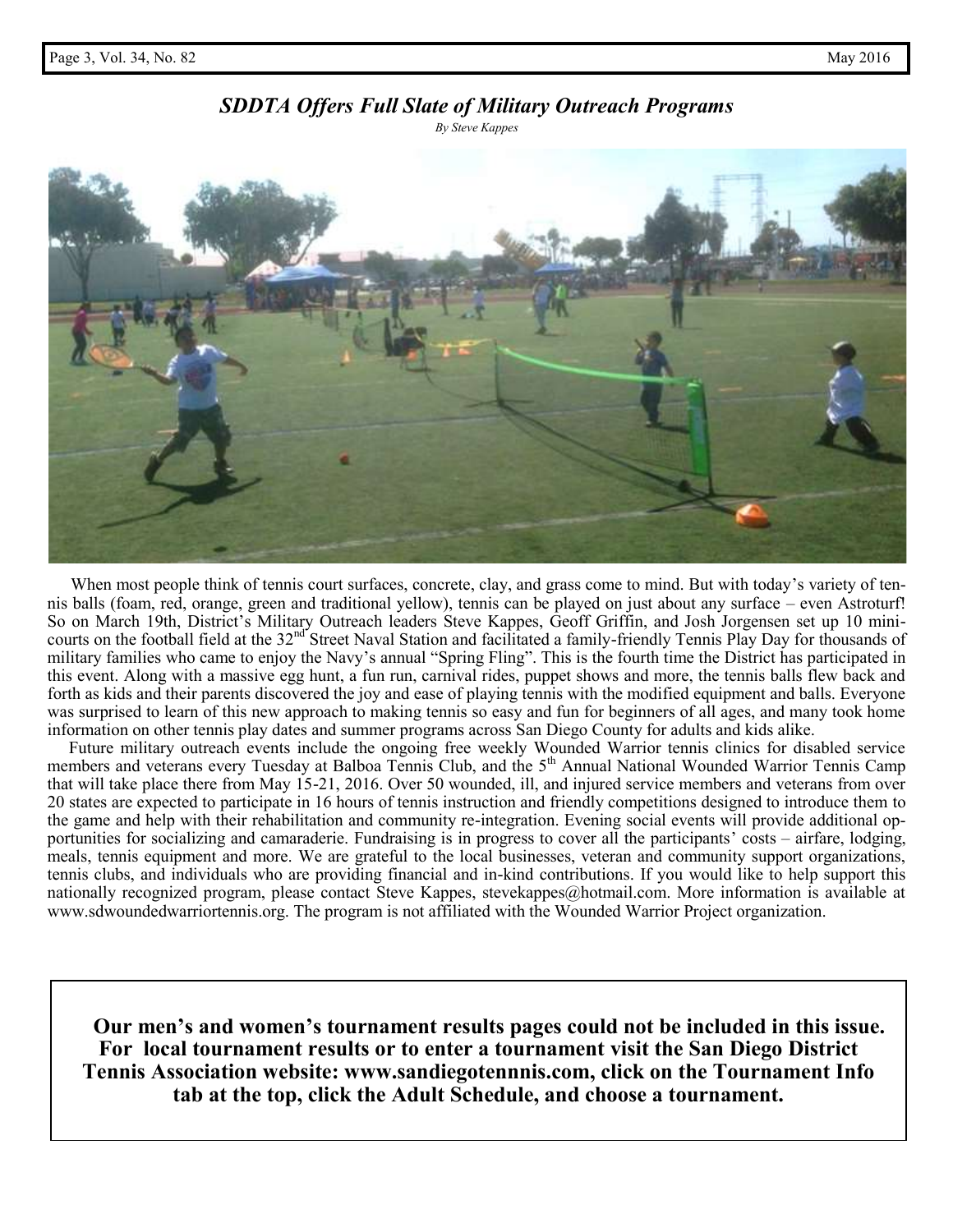# *Run and Roll Tournament Returns to Balboa Tennis Club*

*By M.A. Hillier*



 The annual Run and Roll Tournament returned to Balboa Tennis Club in January. A total of 28 participants (14 wheelchair and 14 able bodied players paired up together) on six courts playing in three divisions, between 3.0-4.5 NTRP rating. An awards ceremony was held in the clubhouse with winners in each division receiving \$50 gift certificates and finalists receiving \$25 gift certificates to the Griffin Pro Shop, followed by a delicious catered dinner by Ohana's Café.

 Many thanks to the sponsors of this year's tournament, including SDDTA (balls and \$400 grant), Balboa Tennis Club (reduced court rental fees), Ohana Café (catered dinner), Active Duty Sportswear (t-shirts), and Griffin Pro Shop. The tournament was also a fundraiser for Wheelchair Tennis San Diego, a tennis program that utilizes the Barnes Tennis Center twice a week for wheelchair tennis practices. Other donations raised an additional \$300 that will be used for tennis instruction, tubes and tires, balls, and other badly needed equipment and maintenance repairs. For more information on this program, or to make a donation, please contact Bryan East at 619-991-6250.

 The participants all had a great time playing in the tournament and making new friends. After watching the wheelchair (rolling) players maneuver around the court, it gave the able bodied (running) players a new found appreciation for their legs and ability to run around the court unrestricted. Members of Balboa that participated in the tournament included John Dodgen, Todd Linke, Mark Yambor, Pat Newman, Carol Jory, Rancy Breece, Rory Tarantino, Teri Howard, Peter Stiehle, Laurie Mychaels, Jeffrey Light, Suzanne Lindemann, and Judy Janc.

The tournament will be back again next year. M. A. promises to try and avoid the football season!!



# *Griffin Family USTA Award*

 At the recent USTA Annual Meeting & Conference held at Omni La Costa Resort & Spa the Griffin family was named USTA Ralph W. Westcott Family of the Year. Stan and Jo Griffin, longtime tennis competitors (she was a former Canadian champion) and their sons Geoff (Balboa Tennis Club Tennis Director) and his wife Manuela, Chaz and his wife Sunya and their three children, along with Jack and his wife Amy and their two children were proud to accept such a prestigious award. The Griffin family is noted for its years of community service and for promoting tennis for anyone who wants to play the sport.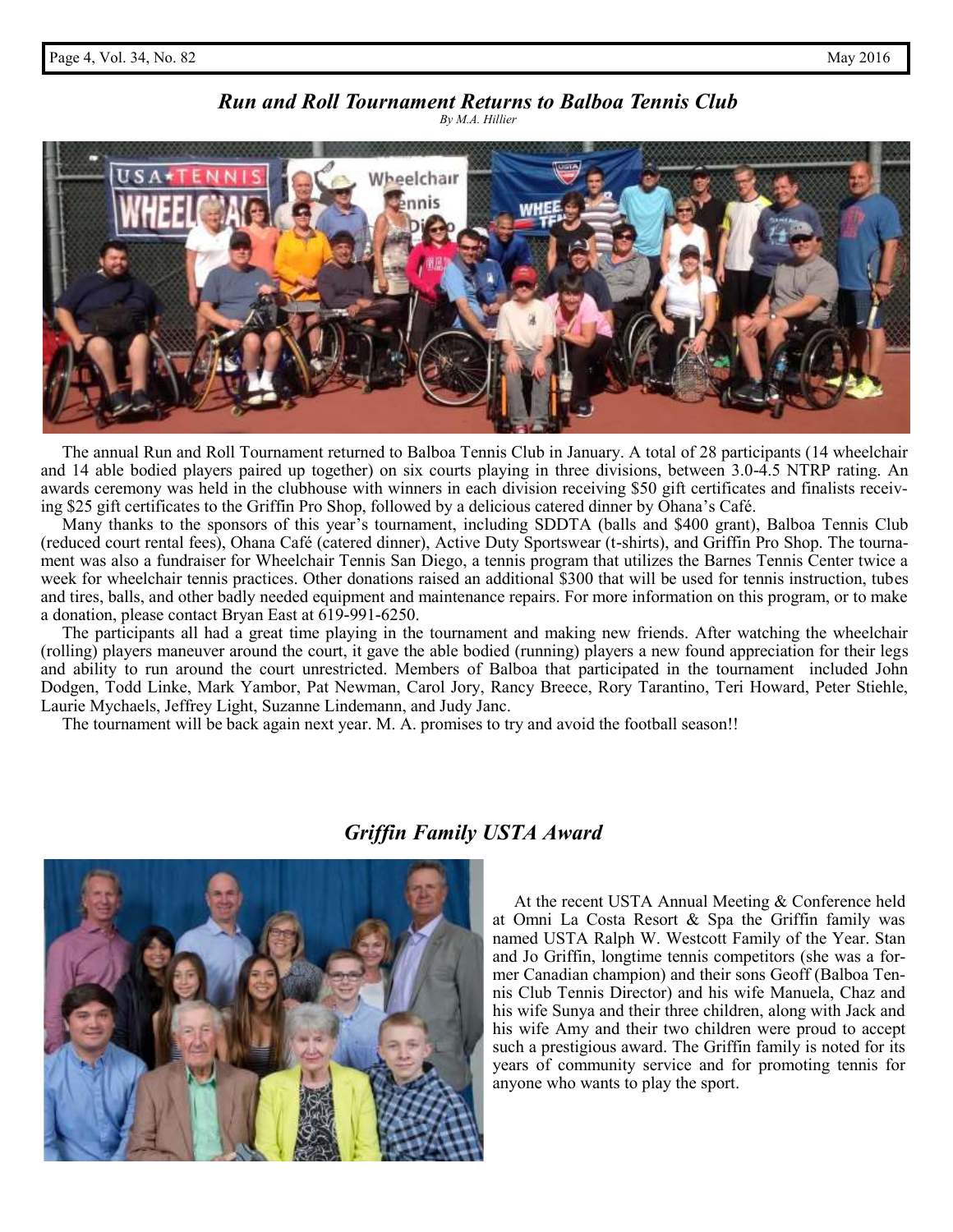# *2016 Annual Awards Banquet*

*Photos by Jeff Anderson*





Poh Seng Tan



Anne Rosser



Stephen Kaplan



Megan McCray



Logan Jenkins



Lynne Beerle

# *San Diego Tennis Hall of Fame*

 The 2016 San Diego District Tennis Association Tennis Hall of Fame will honor five individuals who made significant contributions in the tennis world. The ceremony will be held on Saturday, August 27th, 4:30pm at Balboa Tennis Club. The celebration is open to the public.

The class of 2016 includes: James "Chico" Hagey - Junior Stand-Out, College Great Leland Housman - Senior Success Kathy May - Senior Success, World Class Janet Newberry - Junior Stand-Out, World Class Walter Redondo - Junior Stand-Out

They join an illustrious group of outstanding honorees.



*Class of 2006* Bill Bond Maureen Connolly Brinker Michael Chang Dodo Cheney Wilbur Folsom Jeanne Doyle Garrett William Scripps Kellogg Fred Kinne Ben Press Karen Hantze Susman

#### *Class of 2007*

Alex Gordon Pancho Segura William Stack Suella Steel Katherine Chabot Willette

*Class of 2008* Franklin Johnson William J. Kellogg Jean Kremm James "Jim" Perley Brian Teacher

*Class of 2009* George Barnes Robert D. Carrothers, Jr. Ed Collins Kelly Jones Dr. Homer Peabody

*Class of 2010*

Robert "Bob" Bacon Virginia M. Glass Robert "Bob" Perry Patricia Canning Todd Larry Willens

*Class of 2011* Harper Ink, Sr. Angel Lopez Gretchen Magers Robert "Bobby" Riggs Valerie Ziegenfuss

*Class of 2012* Roy Barth Terry Holladay Jerry Magee Marita Redondo Dick Roberson

*Class of 2014* Stephen E. Avoyer Roland H. Brock Robert L. "Bob" Galloway Jane Stratton Raquel Giscafre Lester Rollo "Les" Stoefen